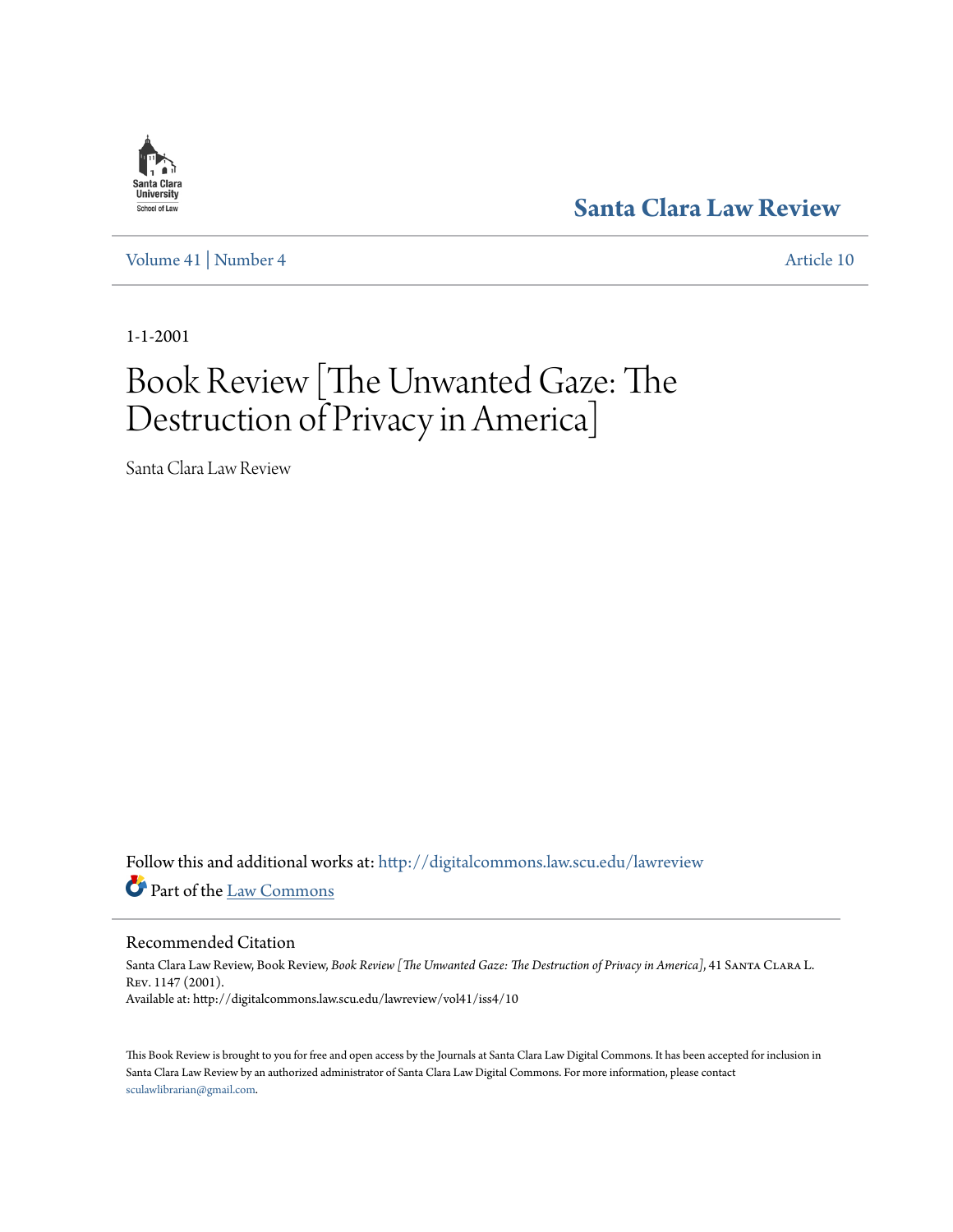## **BOOK REVIEW**

**The Unwanted Gaze: The Destruction of Privacy in America.** By Jeffrey Rosen. New York, New York: Random House, 2000. Pp. 274. Hardcover. \$24.95.

## *Reviewed by* **Michael Carney\***

While the right of privacy has long played a role in the law, its modern development owes much to the 1890 article by Louis D. Brandeis and Samuel D. Warren in which they characterize it, famously, as the right "to be let alone."' Yet since that time its development has taken a circuitous route through the Constitution in the series of cases, leading to *Roe*  $v.$  Wade,<sup>2</sup> in which the Supreme Court, with an inscrutable logic, came to see it as the right to make choices about reproduction. A more promising, and fruitful, line of inquiry is taken by Jeffrey Rosen in his recent book, *The Unwanted Gaze: The Destruction of Privacy in America.*

In his book Rosen develops a conception of privacy as a process of controlling what information we allow others to know about us, revealing more or less depending on the context and the relationship:

Privacy protects us from being misdefined and judged out of context in a world of short attentions spans, a world in which information can easily be confused with knowledge. True knowledge of another person is the culmination of a slow process of mutual revelation. It requires the gradual setting aside of social masks, the incremental building of

<sup>\*</sup> J.D., University of San Francisco School of Law; M.A., University of Wisconsin-Milwaukee; B.M., Southern Methodist University. The author practices civil litigation in San Francisco.

<sup>1.</sup> Louis D. Brandeis & Samuel D. Warren, *The Right of Privacy, 4* HARV. L. REV. 193, 195 (1890).

<sup>2. 410</sup> U.S. 113 (1973).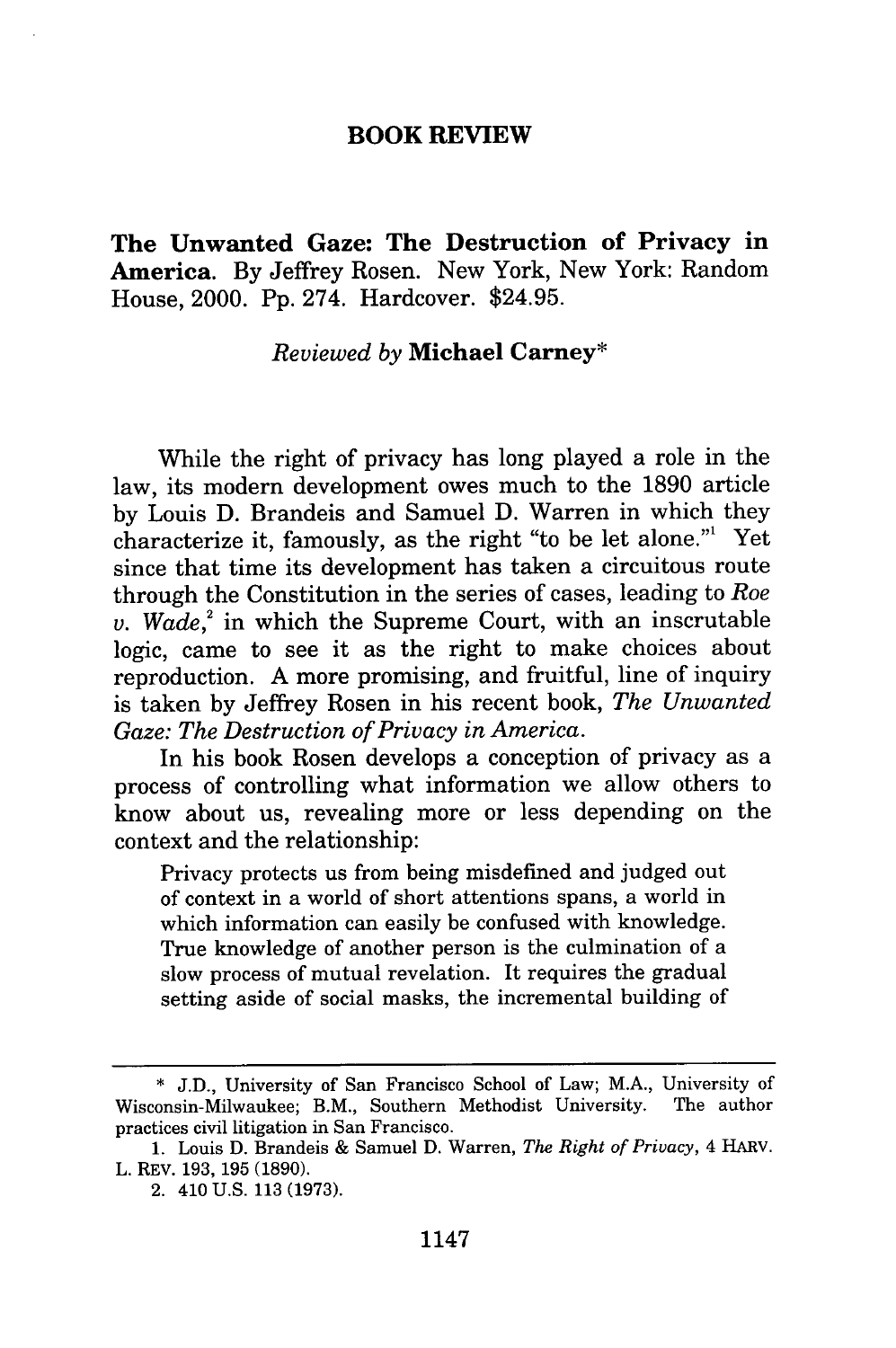trust, which leads to the exchange of personal disclosures.<sup>3</sup>

Sometimes, though, we imprudently or carelessly disclose personal information, or others invade our privacy and obtain that information on their own. The harm depends on the recipient:

When intimate personal information circulates among a small group of people who know us well, its significance can be weighed against other aspects of our personality and character. By contrast, when intimate information is removed from its original context and revealed to strangers, we are vulnerable to being misjudged on the basis of our most embarrassing, and therefore most memorable, tastes and preferences.... [W]hen our reading habits or private e-mails are exposed to strangers, we may be reduced, in the public eye, to nothing more than the most salacious book we once read or the most vulgar joke we once told.<sup>4</sup>

With this conception as his point of departure, Rosen examines privacy in a number of different contexts, from our privacy rights in our personal papers and diaries, to the consequences of employer monitoring of workplace e-mail and Internet use. He then considers how hostile environment sexual harassment law threatens to do more harm than good, aided by amendments to the Federal Rules of Evidence, and he suggests that tort law can better address the harm that hostile environment law seeks to regulate; finally he looks at how privacy on the Internet is eroding, and how that erosion might be mitigated.

In chapter one, Rosen considers how the legal framework that protects basic personal property from search and seizure has eroded, opening up to public scrutiny things that most regard as fundamentally private, one's papers and diaries. The locus of the right to privacy in one's personal effects is the Fourth Amendment to the U.S. Constitution, which provides in part that "persons, houses, papers, and effects" are protected against unreasonable searches and seizures.' Historically, the guiding principal regarding privacy in our papers and effects was that "mere evidence" of guilt could not

<sup>3.</sup> JEFFREY ROSEN, THE UNWANTED GAZE: THE DESTRUCTION OF PRIVACY IN AMERICA 8 (2000).

<sup>4.</sup> *Id.* at 9.

<sup>5.</sup> U.S. CONST. amend. IV.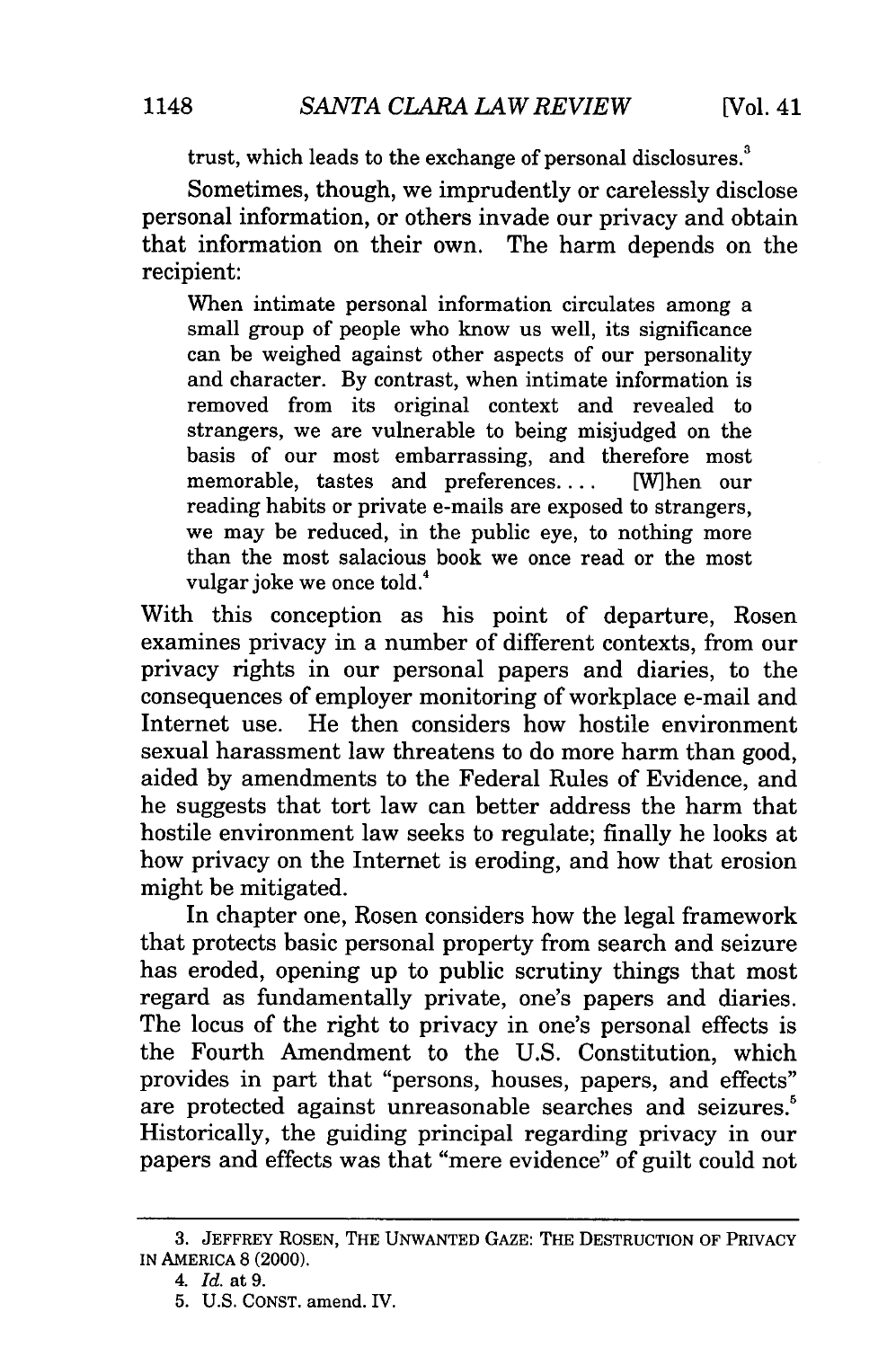be seized by the government in criminal cases; only items clearly related to the criminal behavior, namely fruits, instrumentalities, or contraband, were subject to search and seizure.<sup>6</sup> This principal had been followed in the United This principal had been followed in the United States until the Supreme Court, in *Warden v. Hayden,7* eliminated the distinction by allowing the seizure of what was formerly "mere evidence." Now that category is fair game. For example, when Bob Packwood, the senator from Oregon, became embroiled in the ethics investigation concerning sexual advances he had been accused of making towards former employees and lobbyists, his diaries, which he admitted contained entries of the alleged encounters, were subpoenaed as part of the investigation. $\frac{8}{3}$  The humiliation of the disclosure was only compounded when unrelated excerpts were published in the *Washington Post.9*

The injury that such disclosures cause, in Rosen's view, is a "breaching of boundaries: information that might be appropriate to share with friends or acquaintances has been<br>taken out of context and exposed to the world."<sup>10</sup> The taken out of context and exposed to the world."<sup>10</sup> published excerpts had nothing to do with the allegations, but instead concerned his observations on domestic life, food, his favorite supermarket, among other things." Rosen sees the harm here in Packwood being judged by others based on what was intended for personal reflection but had been publicly wrenched out of context. As a remedy to such invasions by the press, Rosen considers the four torts for invasions of privacy familiar to all law students: appropriation of name or likeness, false light, intrusion upon seclusion, and public disclosure of private facts.<sup>12</sup> While the latter two have the most utility in protecting privacy here, that utility is limited since it is a defense to such claims that the matters disclosed are newsworthy." Another barrier Rosen notes is that the publication must be "highly offensive to a reasonable person." However, given our culture's taste for the salacious, few could probably agree on what would offend the privacy sensibilities

- 10. *Id.* at 41.
- 11. *See id.*
- 12. *See id.* at 45.
- 13. *See id.* at 48.

*<sup>6.</sup> See* ROSEN, *supra* note 3, at 30.

<sup>7. 387</sup> U.S. 294 (1967).

<sup>8.</sup> *See* ROSEN, *supra* note 3, at 31.

*<sup>9.</sup> See id.* at 40.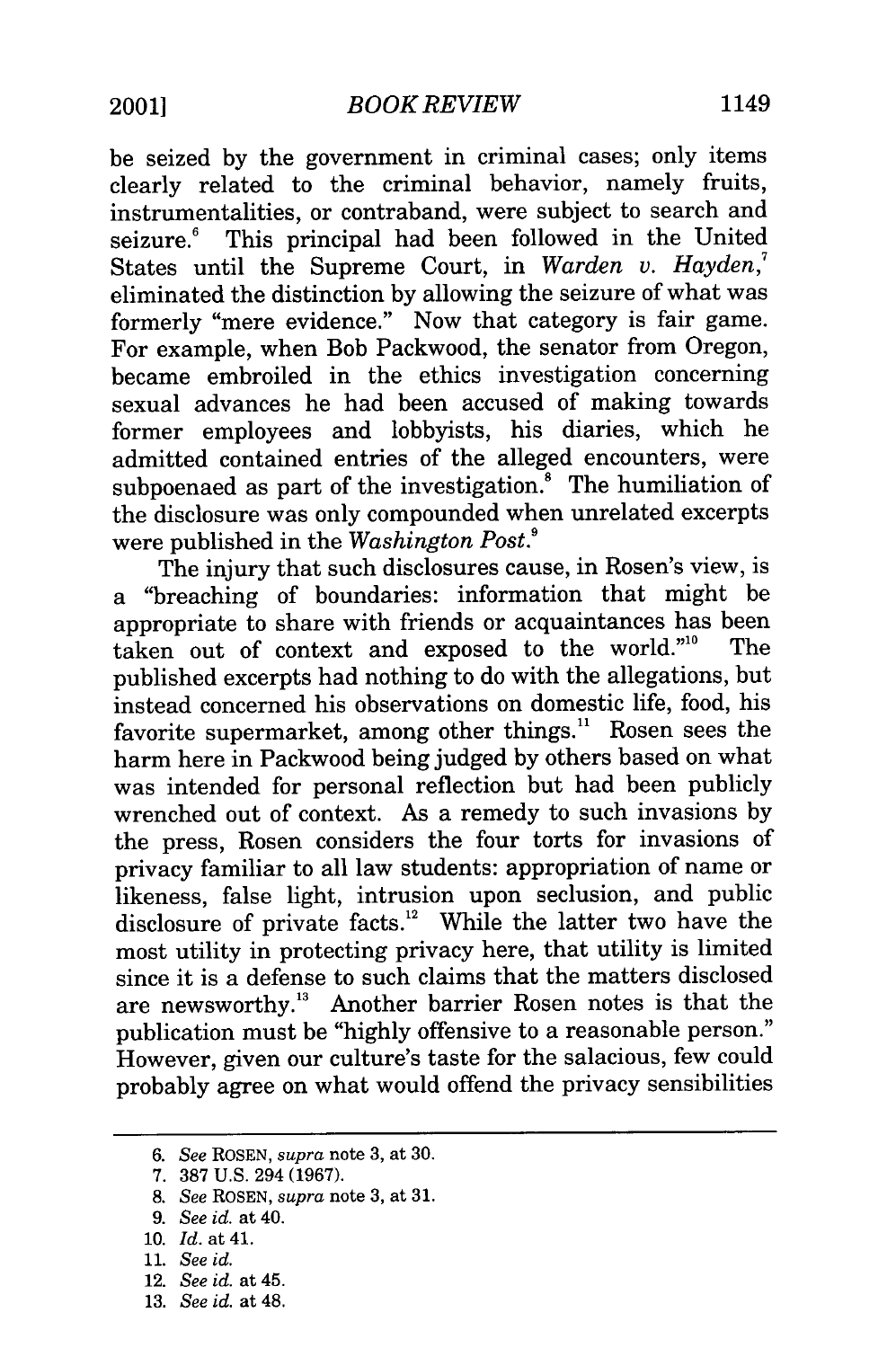of a "reasonable person."<sup>14</sup>

Probably of more immediate interest to many is the subject of the second chapter, the erosion of privacy in the workplace occasioned by employer monitoring of employee email and web browsing. E-mail is especially prone to being taken out of context because of its very nature: it is easy to retrieve and hard to delete, and it lacks the contextual accompaniments of tone, voice, facial expression, and can often be misunderstood unless the recipient has some familiarity with the sender.<sup>15</sup> Further, since it is often written quickly and sent immediately without the opportunity for second thoughts that ordinary mail provides, it may not always be fully accurate.<sup>16</sup>

To understand employers' motivation in monitoring employees' e-mail and web browsing, Rosen examines a number of Supreme Court decisions tracing the evolution of Fourth Amendment interpretation.<sup>17</sup> Katz v. United States<sup>18</sup> announced the now-familiar test that the Fourth Amendment protections apply when there is a subjective expectation of privacy that is reasonable.<sup>19</sup> The problem with this formulation, Rosen observes, is that as technology allows increasingly intrusive surveillance, expectations of privacy have diminished, reducing Fourth Amendment protection.<sup>20</sup> This led to *O'Connor v. Ortega,"* which held that public employees may have an expectation of privacy in their offices, desks, and file cabinets, but that such expectation "may be reduced by virtue of actual office practices and procedures. . . **.""** This has had the perverse effect of causing employers to more frequently search private areas of the workplace in order to decrease their employees' expectation of privacy. 3 The lowered expectation of privacy opens the door to increased monitoring. The motive, then, for e-mail and web monitoring is readily apparent: because, as Rosen

- 19. *See* ROSEN, *supra* note 3, at 60.
- 20. *See id.* at 61.
- 21. 480 U.S. 709 (1987).
- 22. ROSEN, *supra* note 3, at 68 (quoting *O'Connor,* 480 U.S. at 717-20).
- 23. *See id.* at 70.

<sup>14.</sup> *See* ROSEN, *supra* note 3, at 53.

<sup>15.</sup> *See id.* at 75.

<sup>16.</sup> *See id.*

<sup>17.</sup> *See id.* at 58-63, 71-72.

**<sup>18.</sup>** 389 U.S. 347 (1967).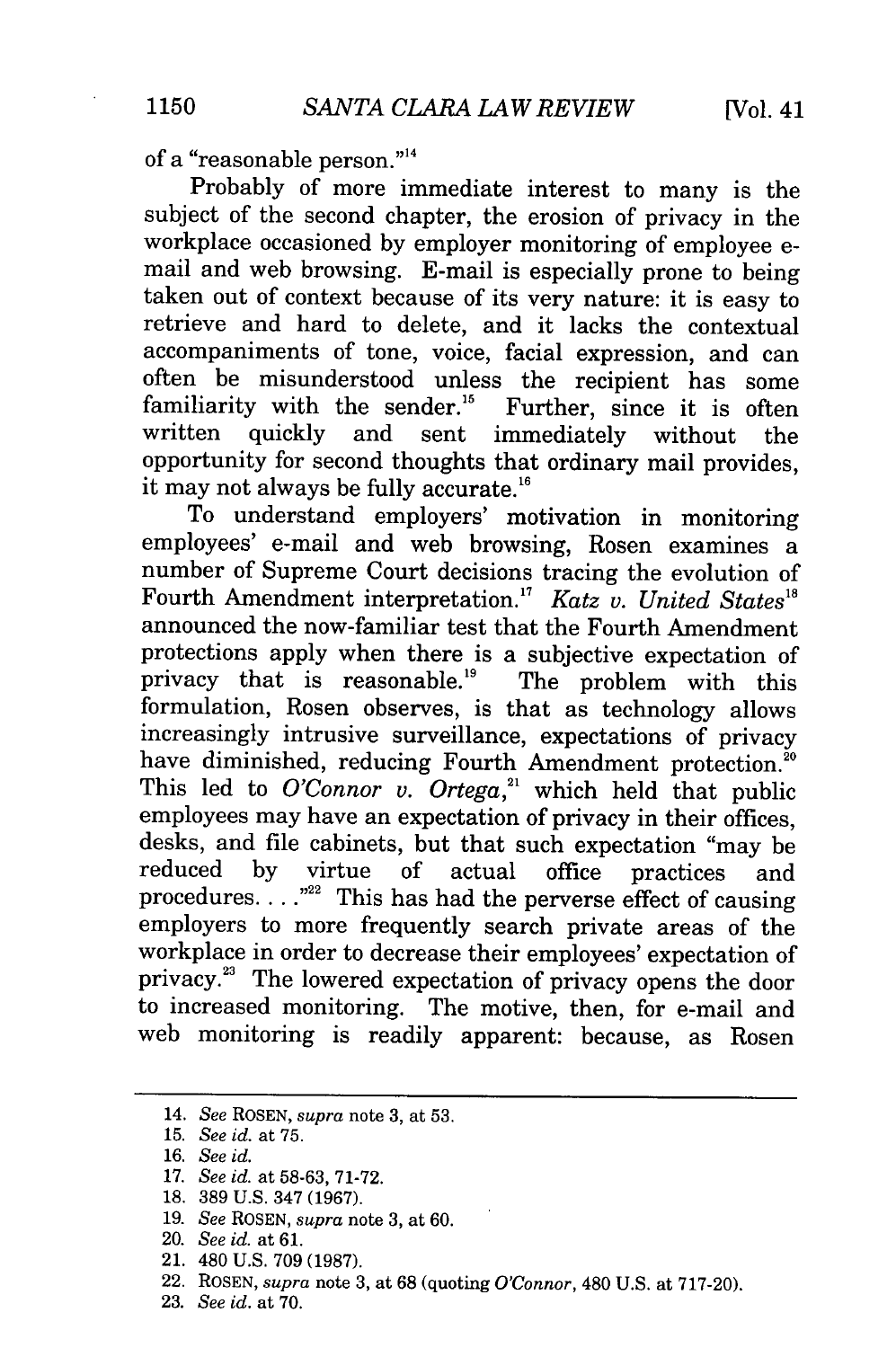explains, employers bear the brunt of sexual harassment liability, they have an incentive to reduce exposure by regularly monitoring e-mail and web browsing in order to identify and eliminate communications that might contribute to "hostile environment" sexual harassment liability.<sup>24</sup>

What is lost, Rosen contends, is the "backstage" area where employees can relax, joke, and interact informally free from official scrutiny.<sup>25</sup> Pointing out that a good deal of workers' e-mail is unrelated to work, Rosen suggests that companies and universities could recapture some of the privacy lost by setting aside e-mail accounts and network areas to host backstage interaction free from monitoring unless there was cause to suspect misconduct. $26$ 

The centerpiece of the book is Rosen's analysis, in the third chapter, of sexual harassment law and the consequences it has had on privacy. The roots of sexual harassment law are found in Title VII of the Civil Rights Act of 1964, which makes it illegal to, among other things, "discriminate against any individual with respect to his compensation, terms, conditions, or privileges of employment, because of such individual's race, color, religion, sex, or national origin."<sup>27</sup> From this, two forms of sexual harassment have been recognized: quid pro quo, encompassing the "sleep with me or you're fired" threat,<sup>28</sup> and hostile environment. The hostile environment test was first endorsed by the Supreme Court in *Meritor Savings Bank v. Vinson*<sup>29</sup> and addresses itself towards "unwelcome sexual advances, requests for sexual favors, and other verbal or physical conduct of a sexual nature" that "has the purpose or effect of... creating an intimidating, hostile, or offensive working environment."<sup>30</sup>

Rosen believes that the hostile environment test blurs "the boundaries between public and private spheres":

By allowing women (or men) to complain about any sexually oriented speech or conduct that they found

<sup>24.</sup> *See id.* at 79-80.

**<sup>25.</sup>** *See id.* at 89.

**<sup>26.</sup>** *See id.* at **90.**

<sup>27.</sup> *Id.* at 95 (quoting 42 U.S.C. § 2000e-2(a)(1) (1994)).

<sup>28.</sup> *See* **ROSEN,** *supra* note 3, at 13.

<sup>29. 477</sup> U.S. 57 (1986).

**<sup>30.</sup>** ROSEN, *supra* note 3, at 13 (quoting *Meritor Savings Bank,* 477 U.S. at **65).**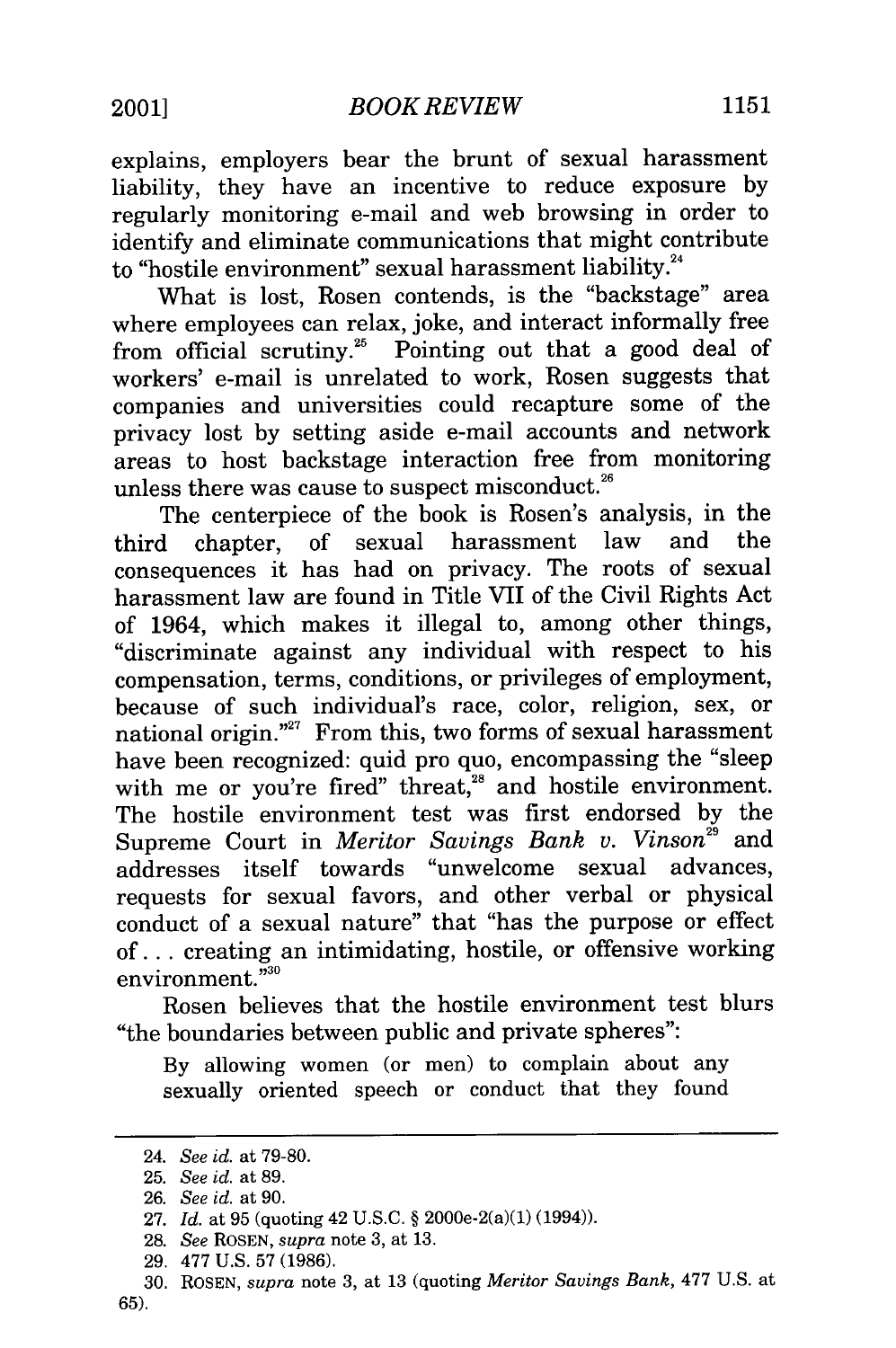hostile or abusive, the new test allowed aggrieved coworkers to object to overheard jokes and to e-mail, suggestive pictures, or even their colleagues' consensual flirtation, even if the men in question never intended their conduct to be offensive, and the woman to whom the conduct was directed didn't perceive it as offensive. $^{3}$ 

This problem is especially acute in cases involving consensual sexual relationships between supervisors and employees. One example Rosen discusses is a suit brought by a former editor at *Spin* magazine who sued its publisher, Bob Guccione, Jr., for sexual favoritism, alleging that he passed her over for promotion in favor of women in the workplace who slept or flirted with him.<sup>32</sup> This led to invasive investigations into the private lives of a number of women whom the plaintiff said had been favored, as she attempted to explain promotions and assignments by reference to the sexual dynamic of the workplace.<sup>33</sup>

The result is that a body of law intended to protect the privacy and dignity of men and women has had the effect of invading the privacy of innocent third parties.<sup>34</sup> Given the inherently vague nature of the hostile environment test, reasonable persons will disagree whether a pattern of conduct in the workplace rises to the level of discrimination, especially where there really are no tangible employment consequences to point to. $35$  The solution, Rosen argues, is to eliminate the hostile environment test in favor of the invasion of privacy torts. He explains that certain behavior and speech, while perhaps offensive, are not properly regulated by sexual harassment law, since they threaten no retaliation, nor change the terms and conditions of employment.<sup>36</sup> It is simply boorish. Such behavior-"unwanted advances, suggestive looks and gestures, sexual joking and teasing, and the display of sexually explicit material"-is better understood as an invasion of privacy.<sup>37</sup>

Yet there appears to be a lacuna in Rosen's argument here: while the invasions of privacy he discusses throughout

<sup>31.</sup> *Id.* at 107.

<sup>32.</sup> *See id.* at **91.**

<sup>33.</sup> *See id.* at 91-92.

<sup>34.</sup> *See id.* at 94.

<sup>35.</sup> *See id.* at 101-02, 112-13.

<sup>36.</sup> *See* ROSEN, *supra* note 3, at 112-13.

<sup>37.</sup> *See id.* at 112-13, 115.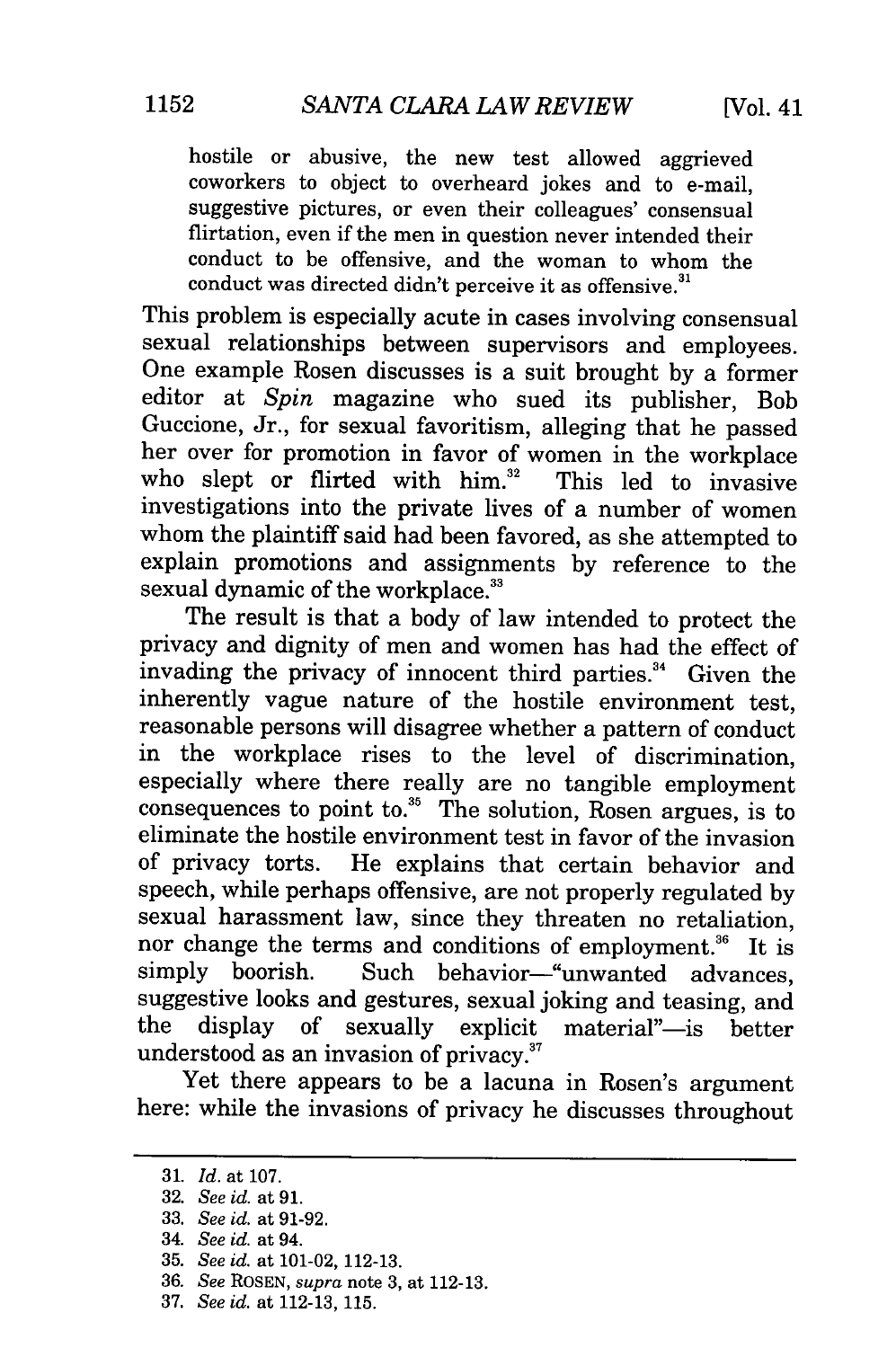the book concern information that we generate which is either taken from us (as by legally compelled production of our papers or e-mail or information about our sexual habits) or which we freely give but then is used by others (as when our web browsing records are used for targeted advertising), it is nevertheless information that we have created, and in that sense it is accurate. When we are then judged out of context on that basis, Rosen's conception shows its explanatory utility: something true about us is distorted, overblown, and while true, nevertheless misrepresents us; our privacy is indeed invaded. However, when we are subjected to boorish behavior, the information that is taken out of context does not originate with us, rather, it is *attributed* to us and we have nothing to do with its creation. Being subjected to unwanted sexual banter or coarse humor, for example, at worse means that someone might think we appreciate it or do the same ourselves. Thus, it is difficult to see how, on Rosen's view of privacy, there can be any invasion of privacy from merely boorish behavior: while being judged out of context may be injurious, the harm is only to one's dignity and not to one's privacy because the information upon which such judgment is made is not ours.

Nevertheless, where the conduct in question does invade privacy, Rosen makes a good case for the relative benefits of the "tort versus hostile environment" approach. In particular, the invasive discovery and investigation that hostile environment litigation engenders would be limited, because the torts focus on harm to the individual making it difficult for third parties to object to sexual jokes, banter, and distasteful postings.<sup>38</sup> The requirement that the conduct be "highly offensive" to a reasonable person would tend to weed<br>out, because behavior, from actionable conduct.<sup>39</sup> Most out boorish behavior from actionable conduct.<sup>39</sup> important, the tort model places responsibility on the perpetrator, not the employer, removing a considerable incentive to litigation, and allowing a concomitant decrease in employer monitoring.4" Rosen argues that this would restore the balance between privacy and transparency in the workplace, allowing the private spaces that workers need to

<sup>38.</sup> *See id.* at 121.

<sup>39.</sup> *See id.* at 120.

<sup>40.</sup> *See id.* at 122.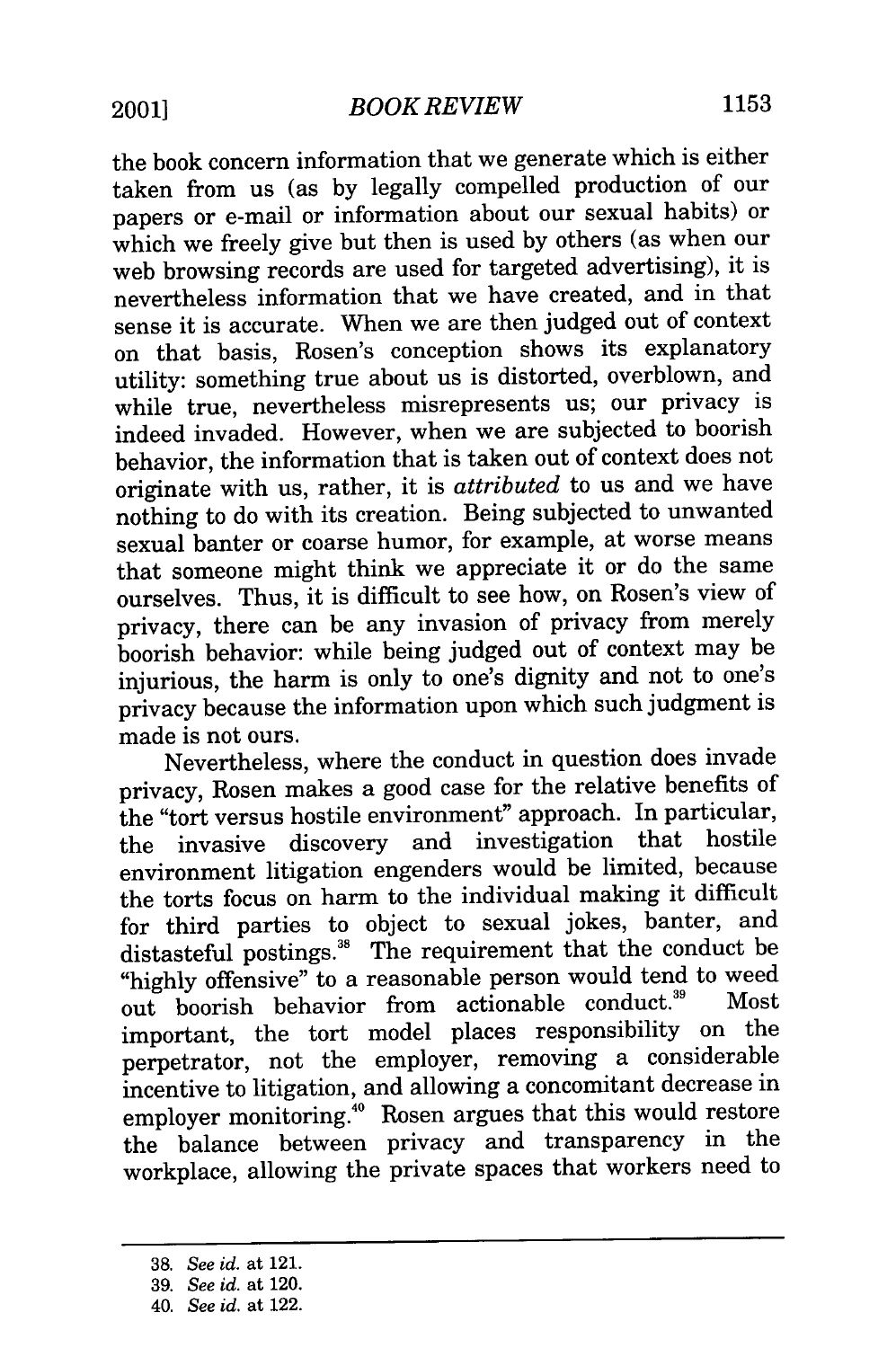express themselves and relax to be reconstructed.<sup>41</sup><br>It can be questioned whether Rosen's suggested shift away from the hostile environment theory of sexual harassment towards a tort regime has any more than a theoretical appeal. Employers would welcome the reduction litigants and the plaintiff's bar might prove that trimming<br>Title VII (also known as the "Lawyers Full Employment Act")<br>in such a way is more easily done in the abstract. But these are political issues that really have no bearing on the analytical merit of Rosen's proposal. Further, while Rosen's proposal seems to leave an entire class of litigants without a ready legal remedy-those who cannot prove quid pro quo harassment or tortious invasion of privacy-there should be no mistake that Rosen's proposal is better than the alternative: the remedy for boorish behavior is social disapproval, not litigation that invades rather than protects privacy.

Facilitating the invasions of privacy caused by the hostile environment theory of sexual harassment are amendments to the Federal Rules of Evidence allowing evidence of personal sexual history to be admissible in cases involving sexual harassment. In chapter four Rosen describes how, traditionally, the rules of evidence did not allow admission of evidence of an accused's sexual past, which was seen as too prejudicial, yet at the same time allowed admission of evidence of the accuser's past as evidence of consent.<sup>42</sup> To counter the perceived unfairness of allowing inquiry into the accused's sexual past without allowing inquiry into the accuser's, the rules were amended.<sup>43</sup> The amendments, however, eventually effected a complete reversal of the traditional rules, opening inquiry into the accused's past while closing inquiry as to the accuser.<sup>44</sup>

For instance, Rosen argues that Paula Jones's sexual harassment suit against President Bill Clinton shows how a legally questionable allegation of harassment can, through the rules of evidence, invade the privacy of innocent third

<sup>41.</sup> *See id.* at 122-23.

<sup>42.</sup> *See* ROSEN, *supra* note 3, at 133.

<sup>43.</sup> *See id.*

<sup>44.</sup> *See id.* at 134, 136.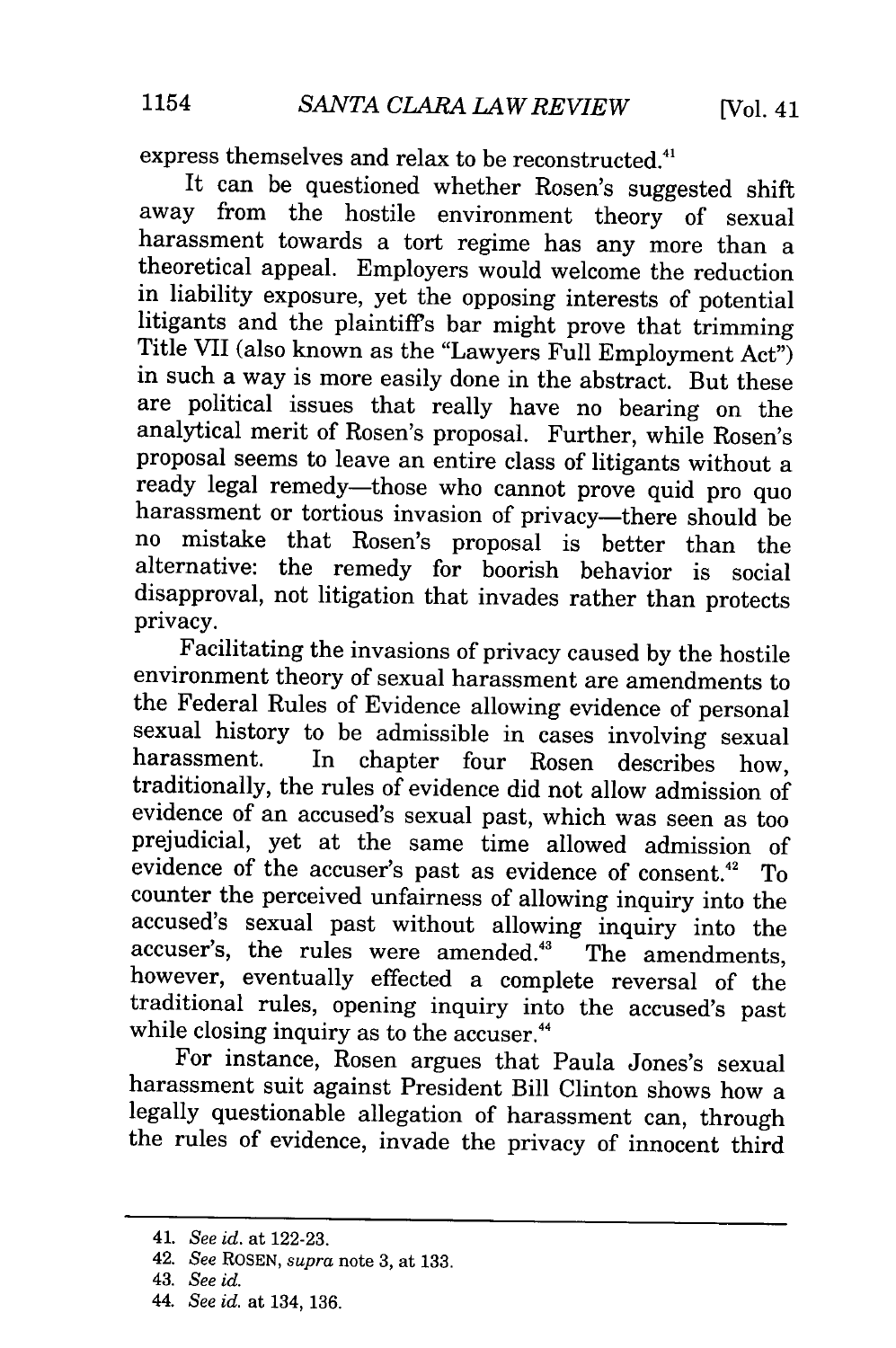parties.45 In the suit, Jones had alleged that Clinton granted employment benefits to women who succumbed to his advances while denying benefits to her because she rejected his advances." In order to prove this her lawyers sought certain information about all the women with whom Clinton had "sexual relations" leading up to the alleged hotel exposure." Among those women was Monica Lewinsky, whose plight later played out notoriously in the Kenneth Starr investigation. Rosen believes that the violations of Lewinsky's privacy could have been avoided had Jones instead sued Clinton for invasion of privacy, which he contends would have been summarily dismissed. Even if it had not, discovery would have been more narrow and less invasive, focusing on Clinton's treatment of Jones, and not third parties.<sup>48</sup> Ultimately, Rosen suggests, the privacy of the accused should be brought back into balance by amending the Federal Rules of Evidence to give accused harassers the same protections as their accusers.<sup>49</sup>

The last chapter shifts away from sexual harassment law to examine the loss of privacy on the Internet, while considering the ways our electronic privacy might be rebuilt. Rosen illustrates just how serious the consequences of this loss of privacy can be through the example of the dean of the Harvard Divinity School who was forced out of his position once it was discovered that he had downloaded pornography from the Internet onto his home computer.<sup>50</sup> Previously, the dean had requested that a university computer with greater memory be brought to his home, and while the Harvard technician was transferring files from the dean's home computer to the new one, the technician noticed that the dean had saved thousands of pornographic pictures.<sup>51</sup> Even though the downloading was done at home on his home computer, once this information became public, the university asked

- 50. *See id.* at 159.
- 51. *See id.*

<sup>45.</sup> *See id.* at 150. The suit grew out of Clinton allegedly exposing himself to Jones; later the complaint was amended to add an allegation of contact bringing it within the scope of a "sexual assault" under the new Federal Rule of Evidence 415; thus, opening up Clinton's sexual past. *See id.* at 130-31.

<sup>46.</sup> *See id.* at 150.

<sup>47.</sup> *See id.* at 151.

<sup>48.</sup> *See* ROSEN, *supra* note 3, at 154.

<sup>49.</sup> *See id.* at 155.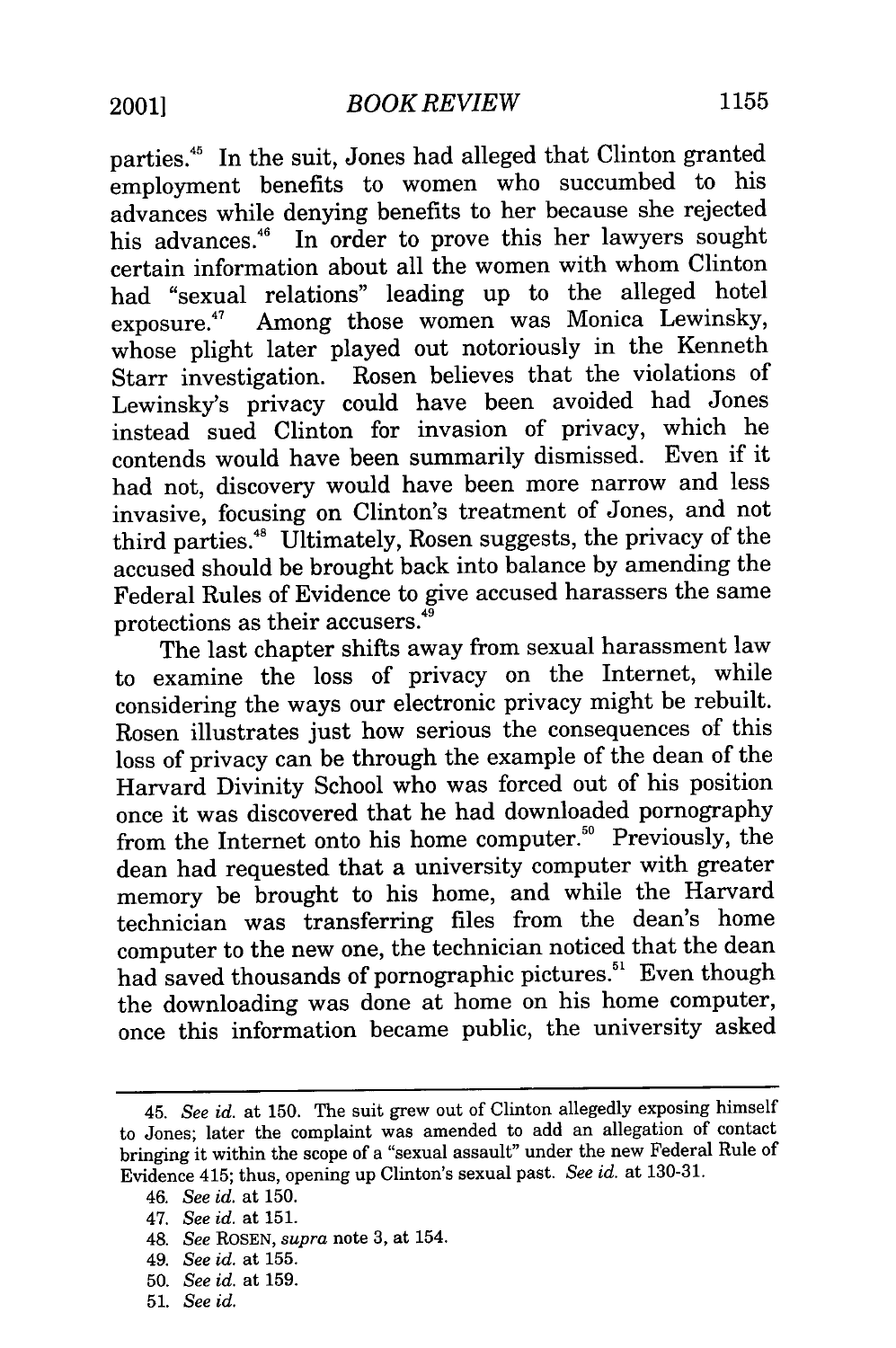him to resign.

Rather than being a wholly private activity, Rosen explains that the dean's case demonstrates how public our Internet reading habits have become, since anyone with access to our computer (especially in educational and workplace settings) can simply review our computer caches, Internet history files, and cookies.<sup>52</sup> The greatest threat to Internet privacy, Rosen believes, comes from the "electronic footprints" we leave as we search and browse the web, leading, for example, to "the unsettling experience some Internet users have had of being bombarded with targeted ads after expressing an interest in a particular topic."<sup>55</sup> As this information is amassed and recorded, the danger of it being taken out of context increases.<sup>54</sup> The solution, Rosen argues, lies in technologies such as the various modes of email encryption<sup>55</sup> and web browsing anonymity providers, some of which are unable, by design, to link users with their data streams.<sup>56</sup> Where issues of authentication arise, in shopping for example, rather than indiscriminately disclosing information, Rosen suggests that digital certificates could conceal our ultimate identity while revealing sufficient, selected authenticating information.<sup>57</sup> Rosen believes that these technologies, and not the law, are the most promising way to protect online privacy, since legislative attempts have largely languished due to the opposition of corporate marketers, insurers, law enforcement, and health care interests.<sup>58</sup>

Rosen concludes with an examination of the consequences the erosion of privacy has in the political, social, and personal spheres. In the political sphere, the loss of privacy occasioned when political differences are fought through the "revelation, investigation and prosecution" of individuals, inhibits deliberation and fosters partisan

<sup>52.</sup> *See id.* at 161.

<sup>53.</sup> *Id.* at 163.

<sup>54.</sup> *See* ROSEN, *supra* note 3, at 194.

<sup>55.</sup> *See, e.g., id.* at 173-74.

<sup>56.</sup> *See, e.g., id.* at 173-77. The president of Anonymizer.com told Rosen that "Our strategy is to be technologically unable to cooperate with subpoenas." *Id.* at 175.

<sup>57.</sup> *See id.* at 177-79.

<sup>58.</sup> *See id.* at 170-71.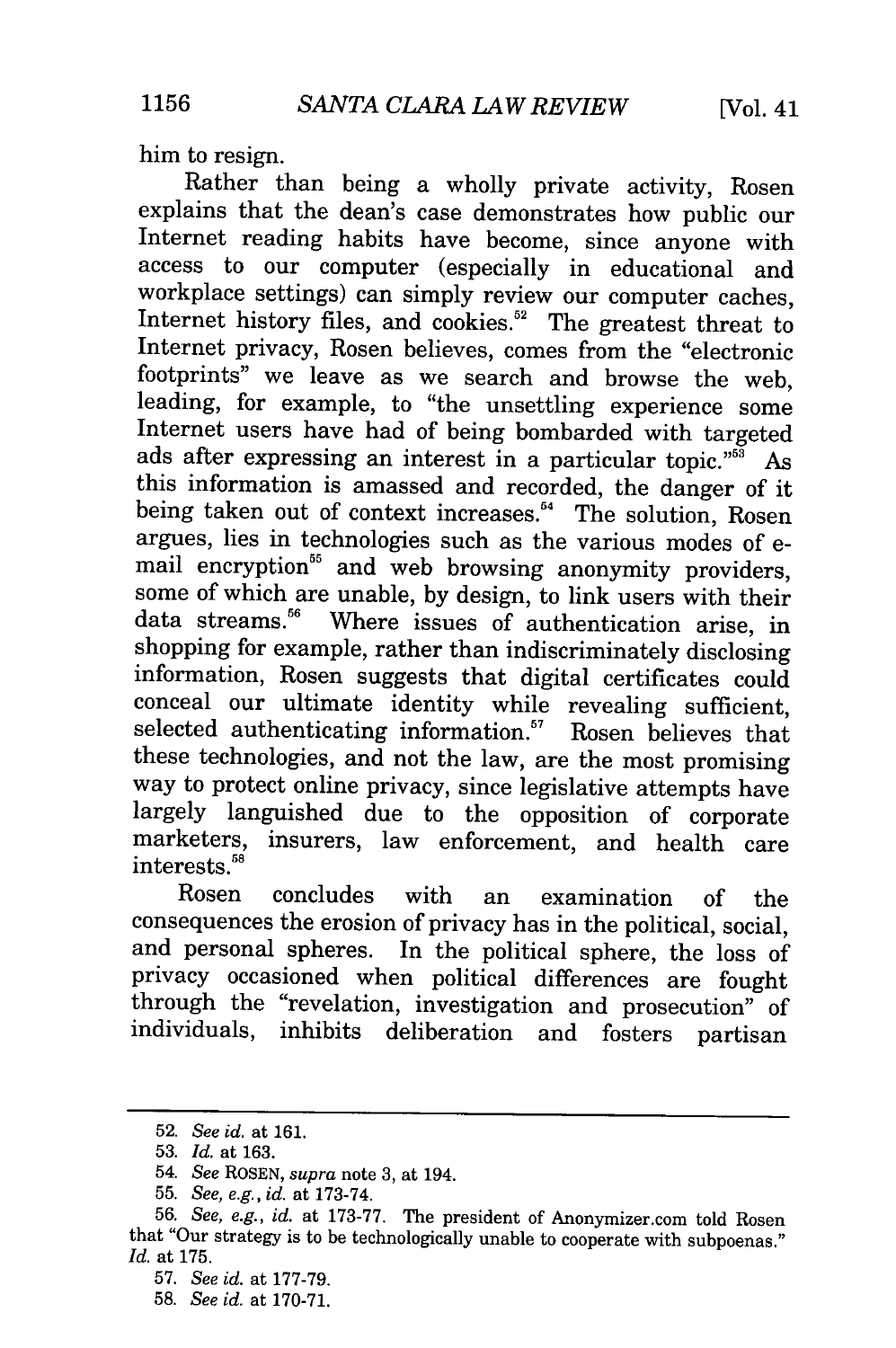extremism.<sup>59</sup> In the social sphere, such as public and private workplaces, surveillance and monitoring increase anxiety and lower productivity, while injuring personal dignity.<sup>60</sup> And in the personal sphere, our ability to form intimate relationships is compromised when we lose the ability to control the disclosure of personal information.<sup>61</sup>

Rosen's work is wide ranging and provides a thoughtful analysis of privacy from a number of different perspectives, both legal and non-legal. His conception of privacy as a regulation of personal information allows him to show that privacy concerns more than the right "to be let alone"; it plays an important role in how we shape our identities and relationships.

<sup>59.</sup> *See id.* 210-12.

<sup>60.</sup> *See* ROSEN, *supra* note 3, at 212-15.

<sup>61.</sup> *See id.* at 215-16.